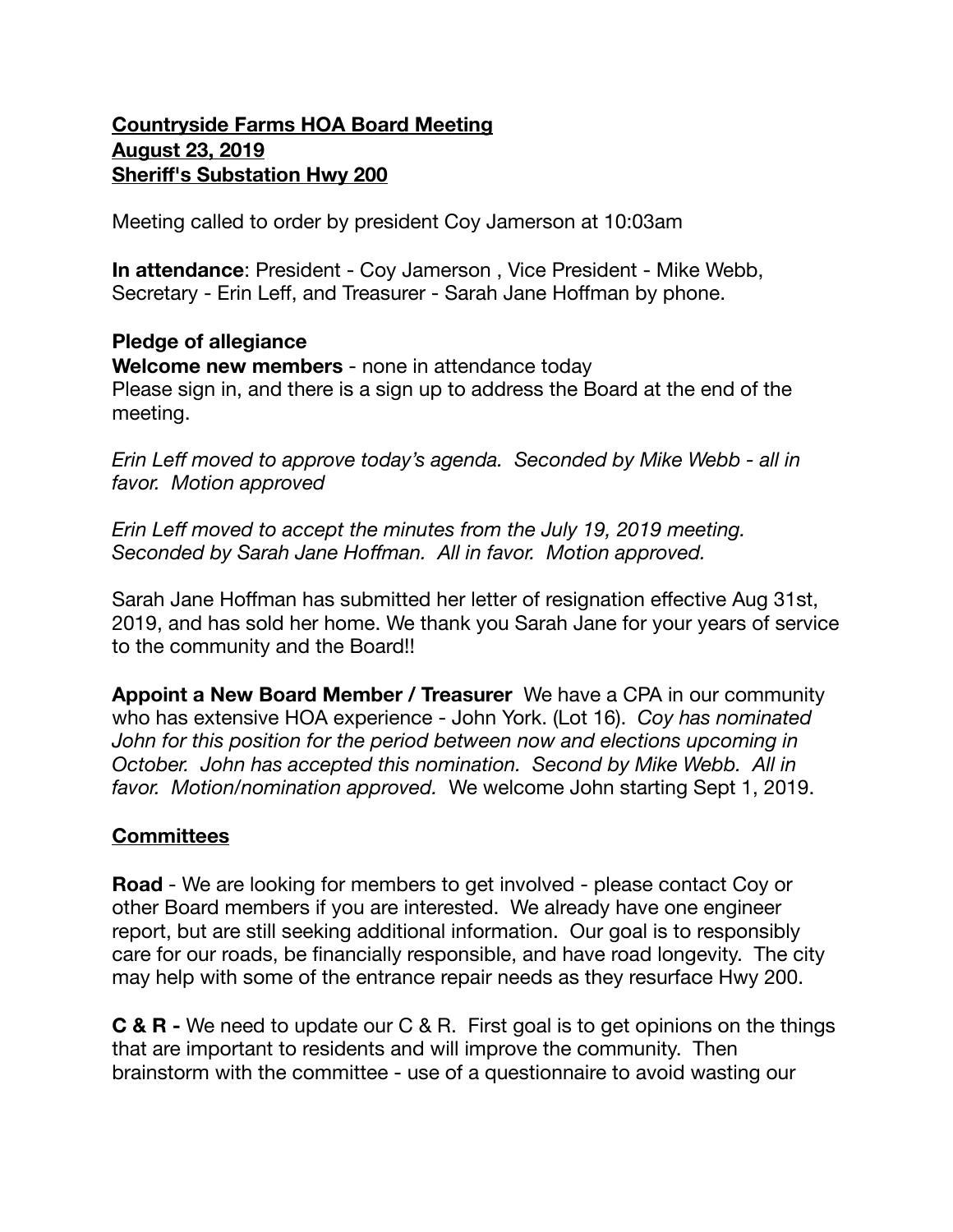time on issues/topics that will not pass. The language will need to be written by an attorney to avoid ambiguity.

## **Old Business**

**Entrance Gate -** Coy has been working on the Front Gate keypad to obtain everyone's information. Then we will send an email with information and sign up for the cloud based app system for the new gate. Existing remotes will still work as they do now. Pipes under the road has been done.

**Website -** The minutes are posted. Document on burning is posted and can be found under NEWS. The web address is [www.countrysidefarmsocala.com](http://www.countrysidefarmsocala.com) If anyone would like something added - such as announcements, or classified ads, please let Erin know.

**Burning** - last month we discussed this. From the C&R: "*No burning of trash, refuse or garbage shall be permitted on any lot in such manner as to endanger or annoy other owners*." Coy stated he does discourage burning because if not done responsibly it could be very dangerous/destructive. He provided Fresh From Florida guidelines (Division of Forestry), and Marion County Guidelines. This document is posted to the website. This is another example of ambiguous C & R language.

## **New Business**

**Lot 83** - did some improvements (fencing) and this was completed on 8/8/19.

**Lot 92** - The new owner has requested to remove a number of trees to have more grass (with the intention of horse grazing). We went to the property, met the homeowner. We requested and met with a certified arborist, and we are trying to responsibly meet their goals. Concerns included: trees toxic to horses, diseased or dead/dying trees, and goals to improve the soil. C & R reads: "*No living tree, the trunk of which is six (6) inches in diameter as measured four (4) feet above the ground shall be cut down or otherwise destroyed without the prior written consent of the Association except those trees or shrubs located within ten (10) feet of house or fifteen (15) feet of driveway or swimming pool. All owners shall at all times strive to protect the natural setting of the development which is the principal theme of the Subdivision.*" We do not have control of cutting trees within the allotted 10 and 15 foot rule. We are suggesting to approve: trees poisonous to horses - there are 2. Pine trees: there are 3. There are palm trees (3-4), and double trunk trees with evidence of decay (2 or 3), and other trees irreparably damaged/diseased. Soil testing and conditioning of the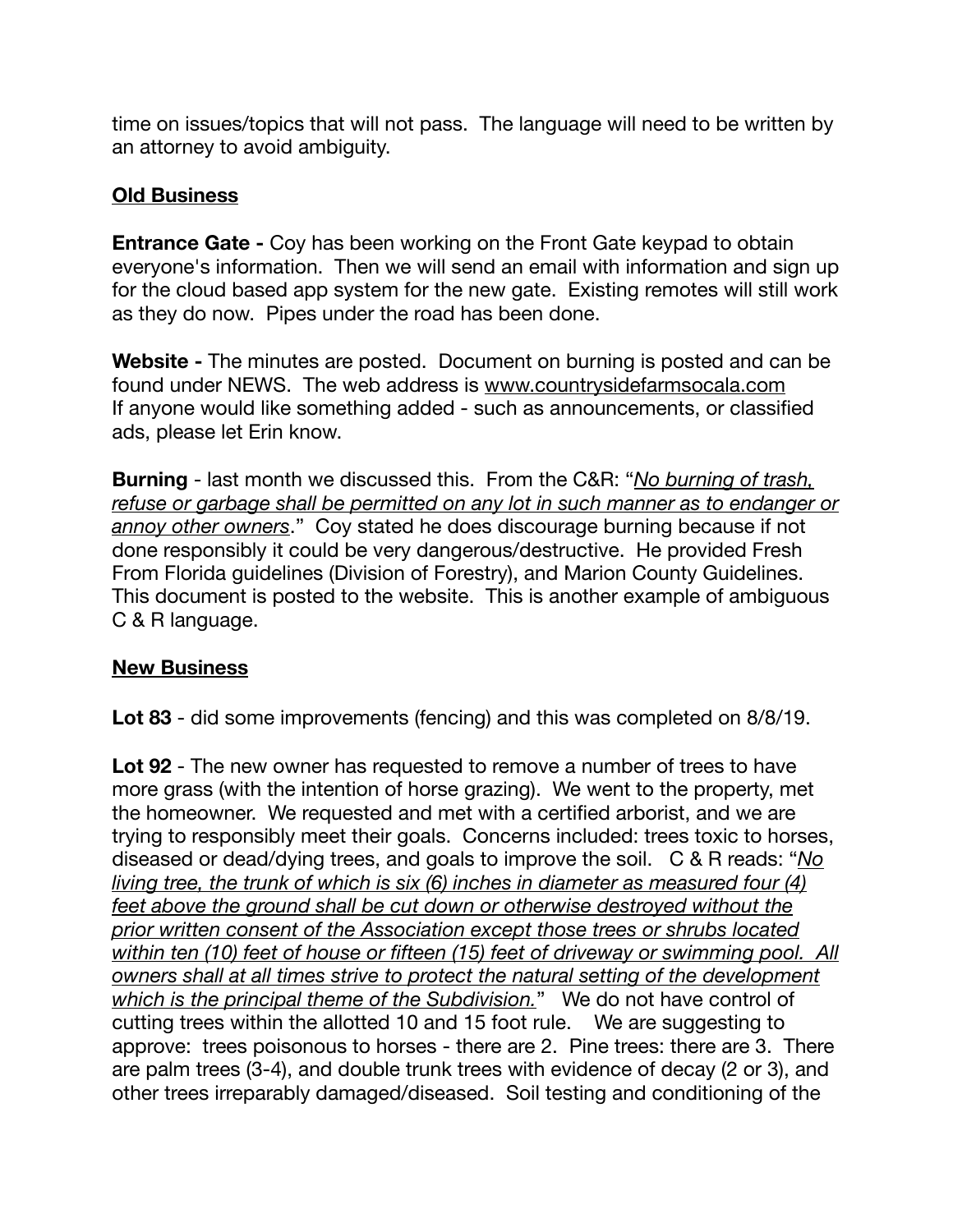grounds will be needed. We do not want them to take all the trees they are requesting at once, but rather take a stepwise approach. Sarah Jane would prefer to keep the pines. Pines have previously been approved because of mess, and leaning.

*Will mark with yellow tape indicating approval to remove:* 

- *• Poisonous trees*
- *• Palms*
- *• Double trunk trees with decay*
- *• Diseased/damaged trees*
- *• Distance 10'/15' allowance will not mark these*
- *• Encourage soil testing and conditioning.*

*Mike Webb moved to the above conditions. Seconded by Sarah Jane Hoffman all in favor. Motion approved.* 

**Lot 33** - Request to construct 2 pasture shelters for horses. They do not require permits, and would be of same material and pitch of roof to match the home. No water or electric required. The C & R portions that apply: *"No structure of any nature may be maintained on any lot in the subdivision, except Tract A, other than a one single family residence, one guest house and one barn. Any other structure must have the written approval of the Board of Directors of the Countryside Farm Owners Association, Inc. prior to its erection on the lot."*

And *"No temporary structures or outbuildings of any type shall be permitted or maintained upon any lot or parcel except temporary structures used in connection with construction, which said temporary structures and outbuilding shall be near the rear of the lot."* This is a unique request and should be explored more before it is approved or declined. Getting the plans, materials, setbacks, etc. are requested. We need to clarify what defines a "temporary structure". - Table this issue

**Garage Sale** - We have in the past had an annual Community Garage Sale. We need someone(s) to head this endeavor this year. Normally taking place in October. This is not a Board sponsored event.

# **Comments from members**

Sandy Irving - Lot 44 - lots of activity that is concerning.

Lot 43 - there is a new small structure that will be enquired about. Lawsuit in the final stages and when outcome is final will be discussed.